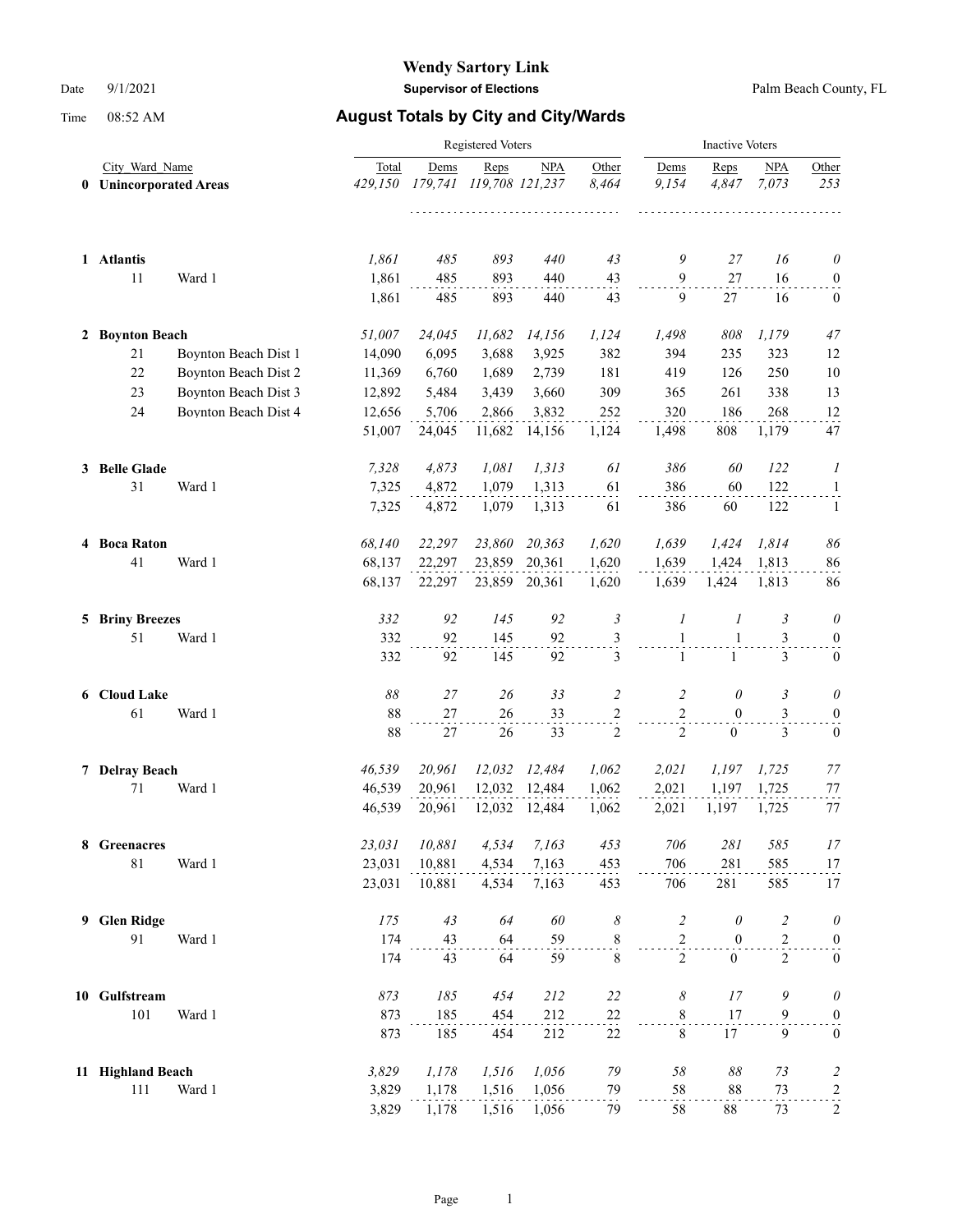|    |                              |        |        | Registered Voters |        |               |                |                |                  | <b>Inactive Voters</b> |                  |  |  |
|----|------------------------------|--------|--------|-------------------|--------|---------------|----------------|----------------|------------------|------------------------|------------------|--|--|
|    | City Ward Name               |        | Total  | Dems              | Reps   | NPA           | Other          | Dems           | Reps             | <b>NPA</b>             | Other            |  |  |
|    | 12 Haverhill                 |        | 1,323  | 609               | 329    | 369           | 16             | 33             | 6                | 24                     | $\boldsymbol{I}$ |  |  |
|    | 121                          | Ward 1 | 1,323  | 609               | 329    | 369           | 16             | 33             | 6                | 24                     | $\mathbf{1}$     |  |  |
|    |                              |        | 1,323  | 609               | 329    | 369           | 16             | 33             | 6                | 24                     | 1                |  |  |
|    | 13 Hypoluxo                  |        | 2,067  | 704               | 681    | 610           | 72             | 51             | 50               | 74                     | $\overline{c}$   |  |  |
|    | 131                          | Ward 1 | 2,067  | 704               | 681    | 610           | $72\,$         | 51             | 50               | 74                     | $\overline{a}$   |  |  |
|    |                              |        | 2,067  | 704               | 681    | 610           | 72             | 51             | 50               | 74                     | 2                |  |  |
|    | 14 Juno Beach                |        | 3,089  | 797               | 1,440  | 762           | 90             | 57             | 118              | $\delta\delta$         | 6                |  |  |
|    | 141                          | Ward 1 | 3,089  | 797               | 1,440  | 762           | 90             | 57             | 118              | 88                     | 6                |  |  |
|    |                              |        | 3,089  | 797               | 1,440  | 762           | 90             | 57             | 118              | 88                     | 6                |  |  |
|    | 15 Jupiter Inlet Colony      |        | 393    | 69                | 225    | 84            | 15             | 3              | $\overline{4}$   | 8                      | 1                |  |  |
|    | 151                          | Ward 1 | 393    | 69                | 225    | 84            | 15             | $\mathfrak{Z}$ | 4                | 8                      | $\overline{a}$   |  |  |
|    |                              |        | 393    | 69                | 225    | 84            | 15             | 3              | 4                | 8                      | $\mathbf{1}$     |  |  |
|    | 16 Jupiter                   |        | 44,344 | 12,540            | 18,172 | 12,452        | 1,180          | 775            | 995              | 915                    | 45               |  |  |
|    | 161                          | Ward 1 | 44,343 | 12,540            | 18,172 | 12,451        | 1,180          | 775            | 995              | 915                    | 45               |  |  |
|    |                              |        | 44,343 | 12,540            |        | 18,172 12,451 | 1,180          | 775            | 995              | 915                    | 45               |  |  |
|    | 17 Lantana                   |        | 6,934  | 2,995             | 1,752  | 2,027         | 160            | 229            | 106              | 222                    | 8                |  |  |
|    | 171                          | Ward 1 | 6,934  | 2,995             | 1,752  | 2,027         | 160            | 229            | 106              | 222                    | $\frac{8}{1}$    |  |  |
|    |                              |        | 6,934  | 2,995             | 1,752  | 2,027         | 160            | 229            | 106              | 222                    | $\,8\,$          |  |  |
|    | <b>18 Lake Clarke Shores</b> |        | 2,787  | 1,016             | 1,084  | 642           | 45             | 25             | 23               | 23                     | 0                |  |  |
|    | 181                          | Ward 1 | 2,785  | 1,015             | 1,083  | 642           | 45             | 25             | 23               | 23                     | $\boldsymbol{0}$ |  |  |
|    |                              |        | 2,785  | 1,015             | 1,083  | 642           | 45             | 25             | 23               | 23                     | $\boldsymbol{0}$ |  |  |
|    | 19 Loxahatchee Groves        |        | 2,296  | 666               | 929    | 659           | 42             | 26             | 33               | 39                     | 1                |  |  |
|    | 191                          | Ward 1 | 2,296  | 666               | 929    | 659           | 42             | 26             | 33               | 39                     | $\mathbf{1}$     |  |  |
|    |                              |        | 2,296  | 666               | 929    | 659           | 42             | 26             | 33               | 39                     | $\mathbf{1}$     |  |  |
|    | 20 Lake Park                 |        | 5,006  | 2,667             | 967    | 1,284         | $\delta\delta$ | 220            | 93               | 156                    | 4                |  |  |
|    | 201                          | Ward 1 | 5,005  | 2,666             | 967    | 1,284         | 88             | 220            | 93               | 156                    | 4                |  |  |
|    |                              |        | 5,005  | 2,666             | 967    | 1,284         | 88             | 220            | 93               | 156                    | 4                |  |  |
|    | 21 Lake Worth Beach          |        | 17,621 | 8,549             | 3,450  | 5,210         | 412            | 999            | 446              | 958                    | 57               |  |  |
|    | 211                          | Ward 1 | 17,621 | 8,549             | 3,450  | 5,210         | 412            | 999            | 446              | 958                    | 57               |  |  |
|    |                              |        | 17,621 | 8,549             | 3,450  | 5,210         | 412            | 999            | 446              | 958                    | 57               |  |  |
| 22 | Manalapan                    |        | 375    | $75\,$            | 198    | 92            | ${\it 10}$     | $\overline{c}$ | $\boldsymbol{7}$ | 6                      | $\theta$         |  |  |
|    | 221                          | Ward 1 | 375    | 75                | 198    | 92            | 10             | $\overline{c}$ | 7                | 6                      | $\boldsymbol{0}$ |  |  |
|    |                              |        | 375    | 75                | 198    | 92            | $10\,$         | $\overline{2}$ | $\tau$           | 6                      | $\boldsymbol{0}$ |  |  |
| 23 | <b>Mangonia Park</b>         |        | 942    | 714               | 40     | 178           | ${\it 10}$     | 76             | 6                | 39                     | $\theta$         |  |  |
|    | 231                          | Ward 1 | 942    | 714               | 40     | 178           | $10\,$         | 76             | $\sqrt{6}$       | 39                     | $\overline{0}$   |  |  |
|    |                              |        | 942    | 714               | 40     | 178           | 10             | 76             | 6                | 39                     | $\boldsymbol{0}$ |  |  |
|    | 24 North Palm Beach          |        | 10,450 | 2,982             | 4,576  | 2,631         | 261            | 248            | 281              | 241                    | 13               |  |  |
|    | 241                          | Ward 1 | 10,450 | 2,982             | 4,576  | 2,631         | 261            | 248            | 281              | 241                    | 13               |  |  |
|    |                              |        | 10,450 | 2,982             | 4,576  | 2,631         | 261            | 248            | 281              | 241                    | 13               |  |  |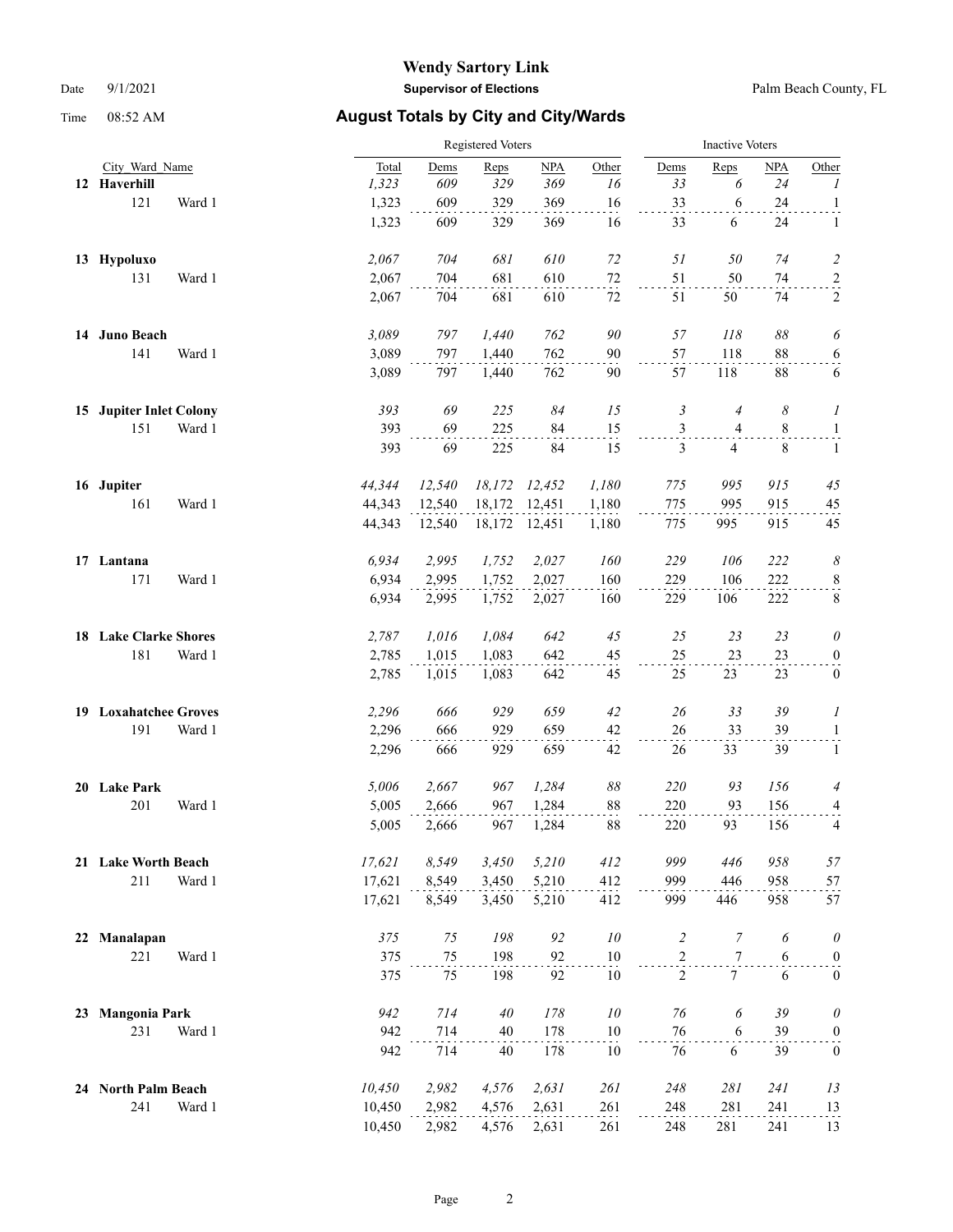|    |                         |        | <b>Inactive Voters</b> |        |               |                          |                |        |                  |                          |
|----|-------------------------|--------|------------------------|--------|---------------|--------------------------|----------------|--------|------------------|--------------------------|
|    | City Ward Name          | Total  | Dems                   | Reps   | NPA           | Other                    | Dems           | Reps   | <b>NPA</b>       | Other                    |
| 25 | <b>Ocean Ridge</b>      | 1,607  | 407                    | 747    | 408           | 45                       | 27             | 61     | 46               | $\overline{c}$           |
|    | 251<br>Ward 1           | 1,606  | 406                    | 747    | 408           | 45                       | $27\,$         | 61     | 46               | $\overline{a}$           |
|    |                         | 1,606  | 406                    | 747    | 408           | 45                       | 27             | 61     | 46               | 2                        |
|    | 26 Pahokee              | 2,808  | 1,951                  | 339    | 500           | $18\,$                   | 165            | 30     | 45               | 1                        |
|    | 261<br>Ward 1           | 2,808  | 1,951                  | 339    | 500           | 18                       | 165            | 30     | 45               | $\mathbf{1}$             |
|    |                         | 2,808  | 1,951                  | 339    | 500           | 18                       | 165            | 30     | 45               | $\mathbf{1}$             |
|    | 27 Palm Beach           | 8,190  | 2,090                  | 3,729  | 2,130         | 241                      | 211            | 269    | 215              | 16                       |
|    | 271<br>Ward 1           | 8,190  | 2,090                  | 3,729  | 2,130         | 241                      | 211            | 269    | 215              | 16                       |
|    |                         | 8,190  | 2,090                  | 3,729  | 2,130         | 241                      | 211            | 269    | 215              | 16                       |
|    | 28 Palm Beach Gardens   | 45,418 | 14,412                 | 17,492 | 12,335        | 1,179                    | 893            | 903    | 985              | 58                       |
|    | 281<br>Ward 1           | 45,418 | 14,412                 | 17,492 | 12,335        | 1,179                    | 893            | 903    | 985              | 58                       |
|    |                         | 45,418 | 14,412                 |        | 17,492 12,335 | 1,179                    | 893            | 903    | 985              | 58                       |
|    | 29 Palm Beach Shores    | 1,055  | 277                    | 444    | 306           | $28\,$                   | 31             | 34     | 43               | 3                        |
|    | 291<br>Ward 1           | 1,054  | 277                    | 443    | 306           | $28\,$                   | 31             | 34     | 43               | $\frac{3}{2}$            |
|    |                         | 1,054  | 277                    | 443    | 306           | 28                       | 31             | 34     | 43               | 3                        |
|    | 30 Palm Springs         | 11,357 | 4,906                  | 2,551  | 3,694         | 206                      | 397            | 168    | 380              | 15                       |
|    | 301<br>Ward 1           | 11,357 | 4,906                  | 2,551  | 3,694         | 206                      | 397            | 168    | 380              | 15                       |
|    |                         | 11,357 | 4,906                  | 2,551  | 3,694         | 206                      | 397            | 168    | 380              | 15                       |
|    | 31 Riviera Beach        | 24,158 | 15,095                 | 3,506  | 5,190         | 367                      | 1,302          | 319    | 647              | 32                       |
|    | 311<br>Ward 1           | 24,157 | 15,094                 | 3,506  | 5,190         | 367                      | 1,302          | 319    | 647              | 32                       |
|    |                         | 24,157 | 15,094                 | 3,506  | 5,190         | 367                      | 1,302          | 319    | 647              | 32                       |
| 32 | <b>Royal Palm Beach</b> | 27,281 | 11,833                 | 6,937  | 7,960         | 551                      | 544            | 306    | 488              | $18\,$                   |
|    | 321<br>Ward 1           | 27,281 | 11,833                 | 6,937  | 7,960         | 551                      | 544            | 306    | 488              | 18                       |
|    |                         | 27,281 | 11,833                 | 6,937  | 7,960         | 551                      | 544            | 306    | 488              | 18                       |
| 33 | <b>South Bay</b>        | 1,518  | 1,198                  | 84     | 225           | $\mathcal{I}\mathcal{I}$ | 103            | 6      | 18               | $\theta$                 |
|    | 331<br>Ward 1           | 1,517  | 1,197                  | 84     | 225           | 11                       | 103            | 6      | 18               | $\overline{0}$           |
|    |                         | 1,517  | 1,197                  | 84     | 225           | 11                       | 103            | 6      | 18               | $\boldsymbol{0}$         |
|    | 34 South Palm Beach     | 1,322  | 414                    | 501    | 372           | 35                       | 45             | 42     | 46               | $\theta$                 |
|    | 341<br>Ward 1           | 1,322  | 414                    | 501    | 372           | 35                       | 45             | 42     | 46               | $\boldsymbol{0}$         |
|    |                         | 1,322  | 414                    | 501    | 372           | 35                       | 45             | 42     | 46               | $\boldsymbol{0}$         |
|    | 35 Tequesta             | 4,919  | 1,196                  | 2,357  | 1,259         | 107                      | 75             | 121    | 93               | 5                        |
|    | 351<br>Ward 1           | 4,919  | 1,196                  | 2,357  | 1,259         | 107                      | 75             | 121    | 93               | $\overline{\mathcal{L}}$ |
|    |                         | 4,919  | 1,196                  | 2,357  | 1,259         | 107                      | 75             | 121    | 93               | 5                        |
|    | 36 Village Of Golf      | 273    | $37\,$                 | 187    | 45            | $\overline{4}$           | $\overline{c}$ | $10\,$ | $\boldsymbol{l}$ | $\theta$                 |
|    | 361<br>Ward 1           | 271    | 35                     | 187    | 45            | 4                        | $\frac{2}{1}$  | 10     | $\mathbf{1}$     | $\overline{0}$           |
|    |                         | 271    | 35                     | 187    | 45            | $\overline{4}$           | 2              | $10\,$ | $\mathbf{1}$     | $\boldsymbol{0}$         |
| 37 | Wellington              | 42,609 | 15,235                 | 13,979 | 12,458        | 937                      | 886            | 858    | 937              | 39                       |
|    | 371<br>Ward 1           | 42,608 | 15,235                 |        | 13,979 12,457 | 937                      | 886            | 858    | 937              | 39                       |
|    |                         | 42,608 | 15,235                 |        | 13,979 12,457 | 937                      | 886            | 858    | 937              | 39                       |